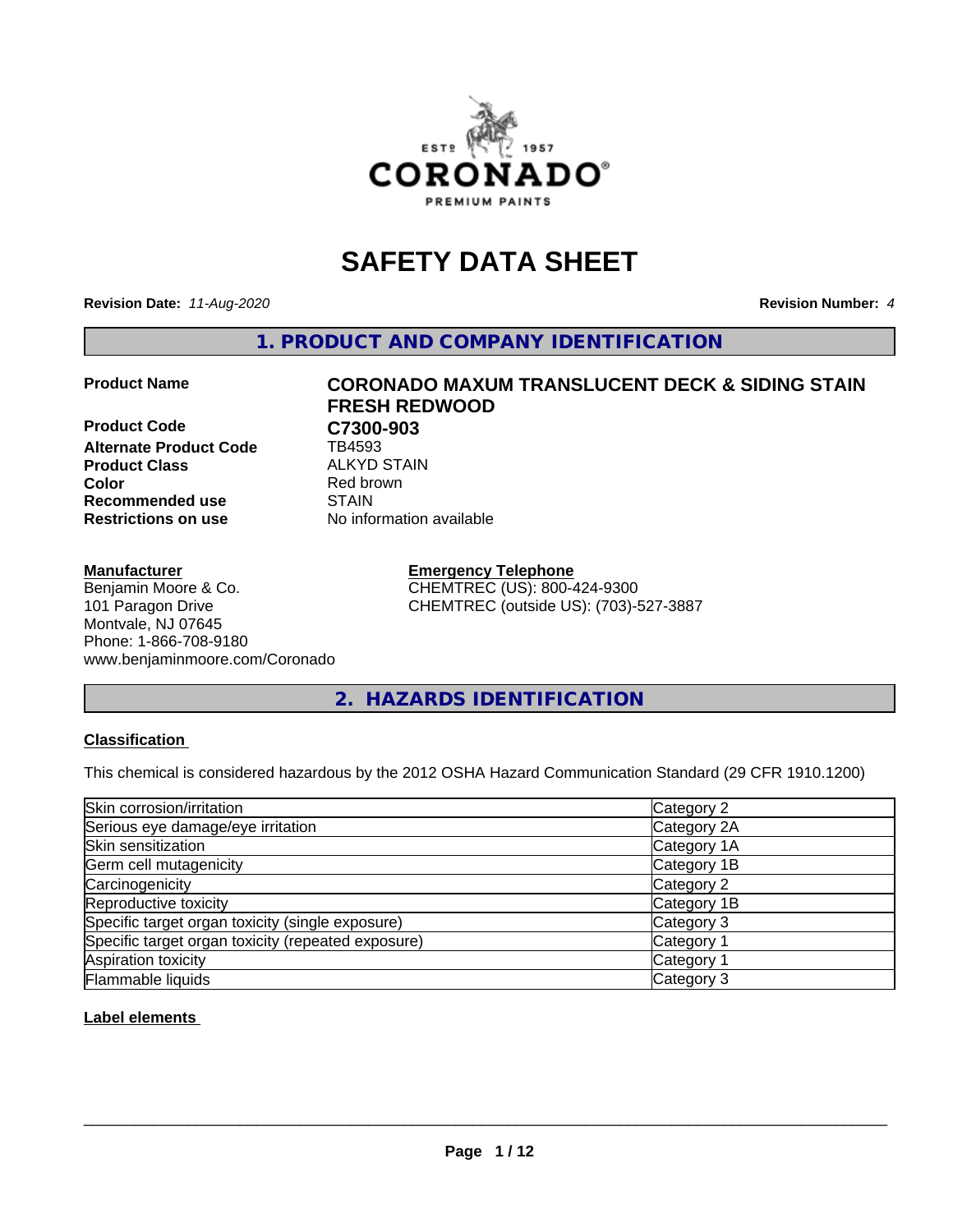**Odor** solvent

#### **Danger**

**Hazard statements**

Causes skin irritation Causes serious eye irritation May cause an allergic skin reaction May cause genetic defects Suspected of causing cancer May damage fertility or the unborn child May cause respiratory irritation Causes damage to organs through prolonged or repeated exposure May be fatal if swallowed and enters airways Flammable liquid and vapor



**Appearance** liquid

#### **Precautionary Statements - Prevention**

Obtain special instructions before use Do not handle until all safety precautions have been read and understood Use personal protective equipment as required Wash face, hands and any exposed skin thoroughly after handling Contaminated work clothing should not be allowed out of the workplace Do not breathe dust/fume/gas/mist/vapors/spray Do not eat, drink or smoke when using this product Use only outdoors or in a well-ventilated area Keep away from heat, hot surfaces, sparks, open flames and other ignition sources. No smoking Keep container tightly closed Ground/bond container and receiving equipment Use explosion-proof electrical/ventilating/lighting/equipment Use only non-sparking tools Take precautionary measures against static discharge Keep cool Wear protective gloves/protective clothing/eye protection/face protection

#### **Precautionary Statements - Response**

IF exposed or concerned: Get medical advice/attention

#### **Eyes**

IF IN EYES: Rinse cautiously with water for several minutes. Remove contact lenses, if present and easy to do. Continue rinsing

If eye irritation persists: Get medical advice/attention

#### **Skin**

If skin irritation or rash occurs: Get medical advice/attention

IF ON SKIN (or hair): Remove/Take off immediately all contaminated clothing. Rinse skin with water/shower Wash contaminated clothing before reuse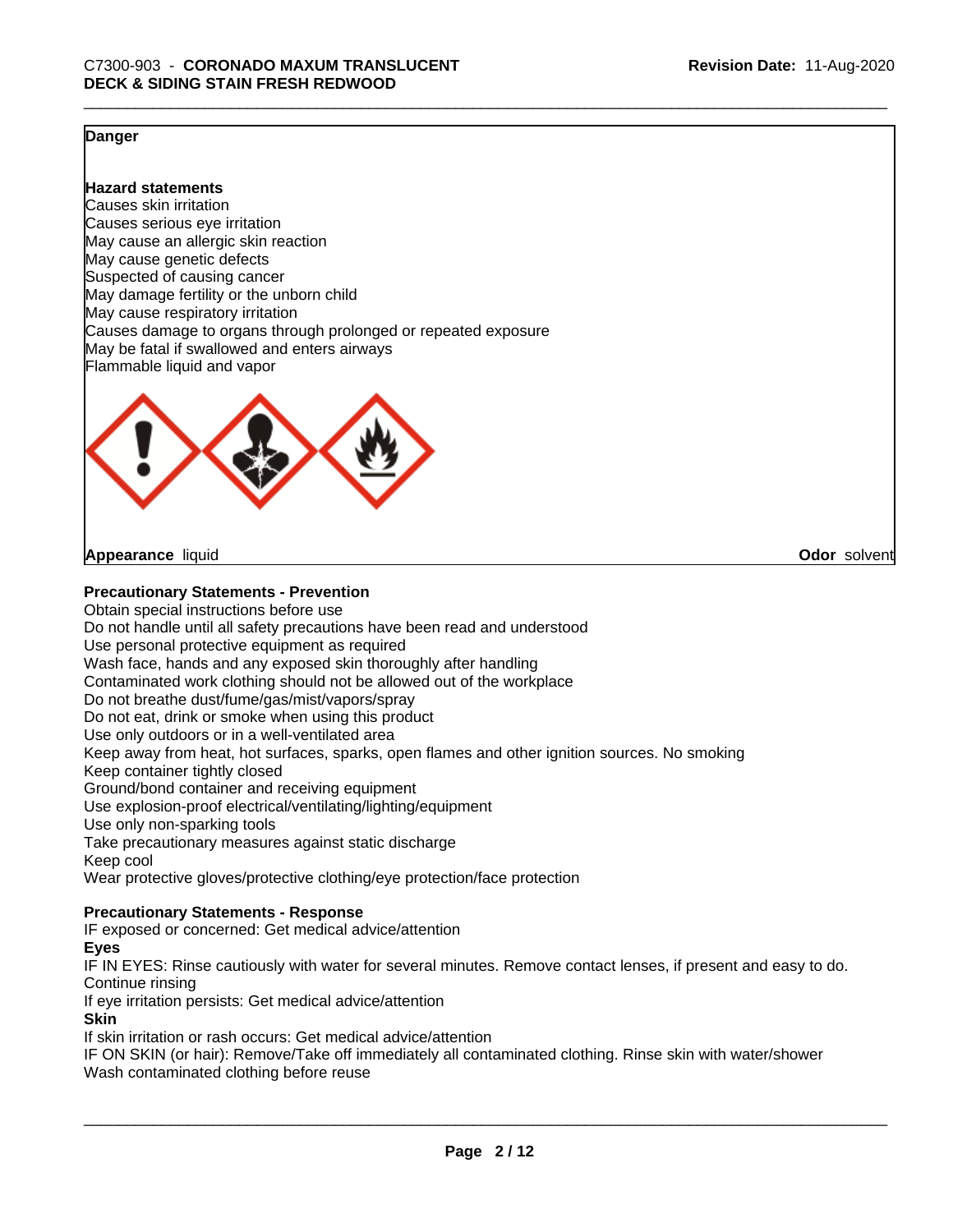#### **Inhalation**

IF INHALED: Remove victim to fresh air and keep at rest in a position comfortable for breathing **Ingestion** IF SWALLOWED: Immediately call a POISON CENTER or doctor/physician Do NOT induce vomiting **Fire**

In case of fire: Use CO2, dry chemical, or foam for extinction

#### **Precautionary Statements - Storage**

Store locked up Store in a well-ventilated place. Keep container tightly closed

#### **Precautionary Statements - Disposal**

Dispose of contents/container to an approved waste disposal plant

#### **Hazards not otherwise classified (HNOC)**

Rags, steel wool or waste soaked with this product may spontaneously catch fire if improperly discarded

#### **Other information**

No information available

#### **3. COMPOSITION/INFORMATION ON INGREDIENTS**

| <b>Chemical name</b>                         | CAS No.        | Weight-%    |
|----------------------------------------------|----------------|-------------|
| 4-Chlorobenzotrifluoride                     | 98-56-6        | $20 - 25$   |
| Distillates, petroleum, hydrotreated light   | 64742-47-8     | $10 - 15$   |
| Stoddard solvent                             | 8052-41-3      | 1 - 5       |
| Silica amorphous                             | 7631-86-9      | 1 - 5       |
| Nepheline syenite                            | 37244-96-5     | ' - 5       |
| Zinc borate hydrate                          | 138265-88-0    | 1 - 5       |
| Carbamic acid, 1H-benzimidazol-2-yl-, methyl | 10605-21-7     | $0.1 - 0.5$ |
| ester                                        |                |             |
| Ethyl benzene                                | $100 - 41 - 4$ | $0.1 - 0.5$ |
| Cobalt bis(2-ethylhexanoate)                 | 136-52-7       | $0.1 - 0.5$ |
| Methyl ethyl ketoxime                        | 96-29-7        | $0.1 - 0.5$ |

| 4. FIRST AID MEASURES |  |
|-----------------------|--|
|-----------------------|--|

| <b>General Advice</b> | If symptoms persist, call a physician. Show this safety data sheet to the doctor in<br>attendance.                                                                                                                                  |
|-----------------------|-------------------------------------------------------------------------------------------------------------------------------------------------------------------------------------------------------------------------------------|
| <b>Eye Contact</b>    | Immediately flush with plenty of water. After initial flushing, remove any contact<br>lenses and continue flushing for at least 15 minutes. Keep eye wide open while<br>rinsing. If symptoms persist, call a physician.             |
| <b>Skin Contact</b>   | Wash off immediately with soap and plenty of water while removing all<br>contaminated clothes and shoes. If skin irritation persists, call a physician. Wash<br>clothing before reuse. Destroy contaminated articles such as shoes. |
| <b>Inhalation</b>     | Move to fresh air. If symptoms persist, call a physician.<br>If not breathing, give artificial respiration. Call a physician immediately.                                                                                           |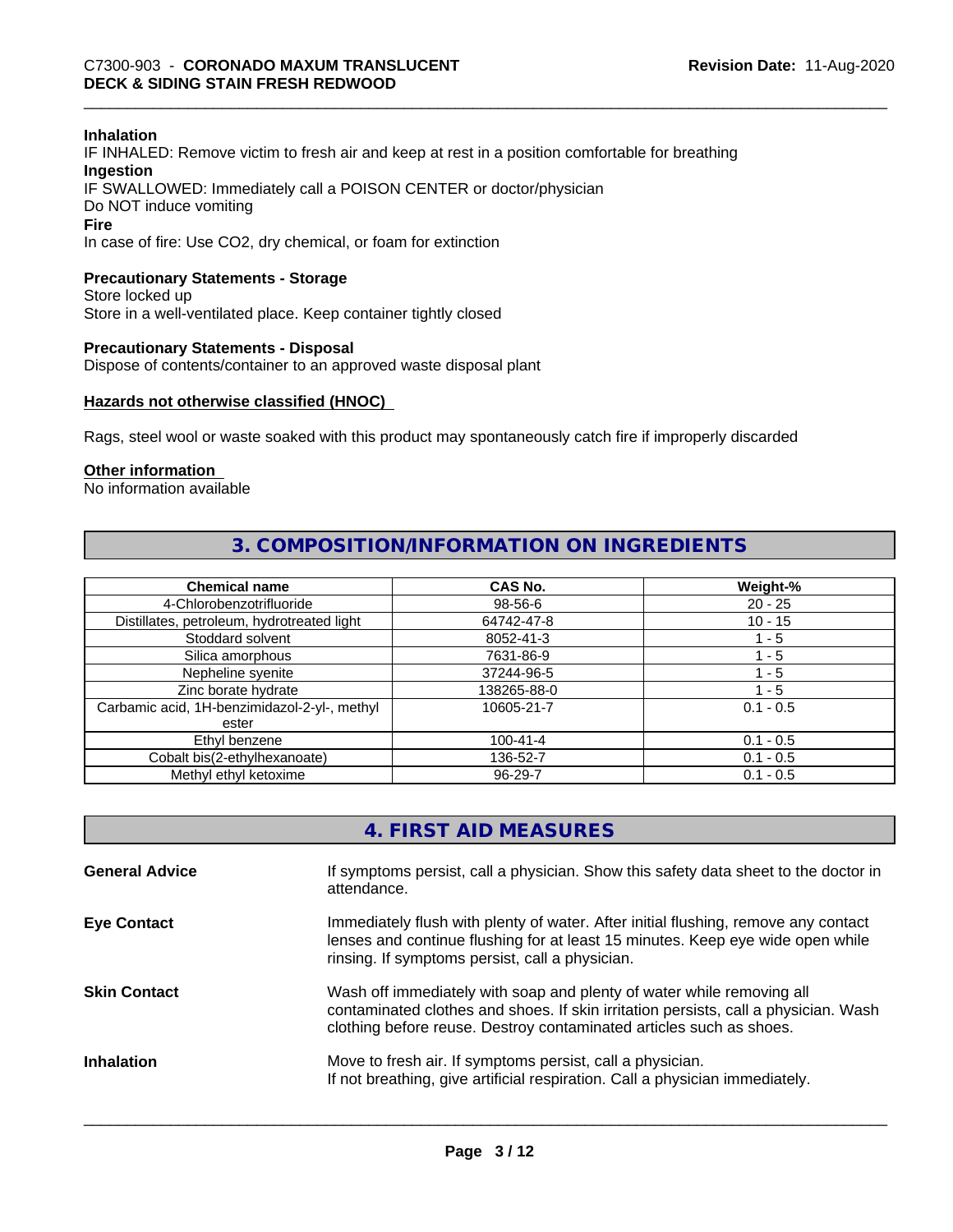| Ingestion                                        | Clean mouth with water and afterwards drink plenty of water. Do not induce<br>vomiting without medical advice. Never give anything by mouth to an unconscious<br>person. Consult a physician. |
|--------------------------------------------------|-----------------------------------------------------------------------------------------------------------------------------------------------------------------------------------------------|
| <b>Protection Of First-Aiders</b>                | Use personal protective equipment.                                                                                                                                                            |
| <b>Most Important</b><br><b>Symptoms/Effects</b> | May cause allergic skin reaction.                                                                                                                                                             |
| <b>Notes To Physician</b>                        | Treat symptomatically.                                                                                                                                                                        |

**5. FIRE-FIGHTING MEASURES**

| <b>Suitable Extinguishing Media</b>                                                 |                 | Foam, dry powder or water. Use extinguishing measures<br>that are appropriate to local circumstances and the<br>surrounding environment.                                                                                                               |                                |  |
|-------------------------------------------------------------------------------------|-----------------|--------------------------------------------------------------------------------------------------------------------------------------------------------------------------------------------------------------------------------------------------------|--------------------------------|--|
| Protective equipment and precautions for firefighters                               |                 | As in any fire, wear self-contained breathing apparatus<br>pressure-demand, MSHA/NIOSH (approved or equivalent)<br>and full protective gear.                                                                                                           |                                |  |
| <b>Specific Hazards Arising From The Chemical</b>                                   |                 | Combustible material. Closed containers may rupture if<br>exposed to fire or extreme heat. Keep product and empty<br>container away from heat and sources of ignition. Thermal<br>decomposition can lead to release of irritating gases and<br>vapors. |                                |  |
| <b>Sensitivity to mechanical impact</b>                                             |                 | No                                                                                                                                                                                                                                                     |                                |  |
| Sensitivity to static discharge                                                     |                 | Yes                                                                                                                                                                                                                                                    |                                |  |
| <b>Flash Point Data</b><br>Flash point (°F)<br>Flash Point (°C)<br><b>Method</b>    |                 | 107<br>42<br><b>PMCC</b>                                                                                                                                                                                                                               |                                |  |
| <b>Flammability Limits In Air</b>                                                   |                 |                                                                                                                                                                                                                                                        |                                |  |
| Lower flammability limit:<br><b>Upper flammability limit:</b>                       |                 | Not available<br>Not available                                                                                                                                                                                                                         |                                |  |
| Health: 2<br><b>NFPA</b>                                                            | Flammability: 2 | Instability: 0                                                                                                                                                                                                                                         | <b>Special: Not Applicable</b> |  |
| <b>NFPA Legend</b><br>0 - Not Hazardous<br>1 - Slightly<br>2 - Moderate<br>3 - High |                 |                                                                                                                                                                                                                                                        |                                |  |

4 - Severe

*The ratings assigned are only suggested ratings, the contractor/employer has ultimate responsibilities for NFPA ratings where this system is used.*

*Additional information regarding the NFPA rating system is available from the National Fire Protection Agency (NFPA) at www.nfpa.org.*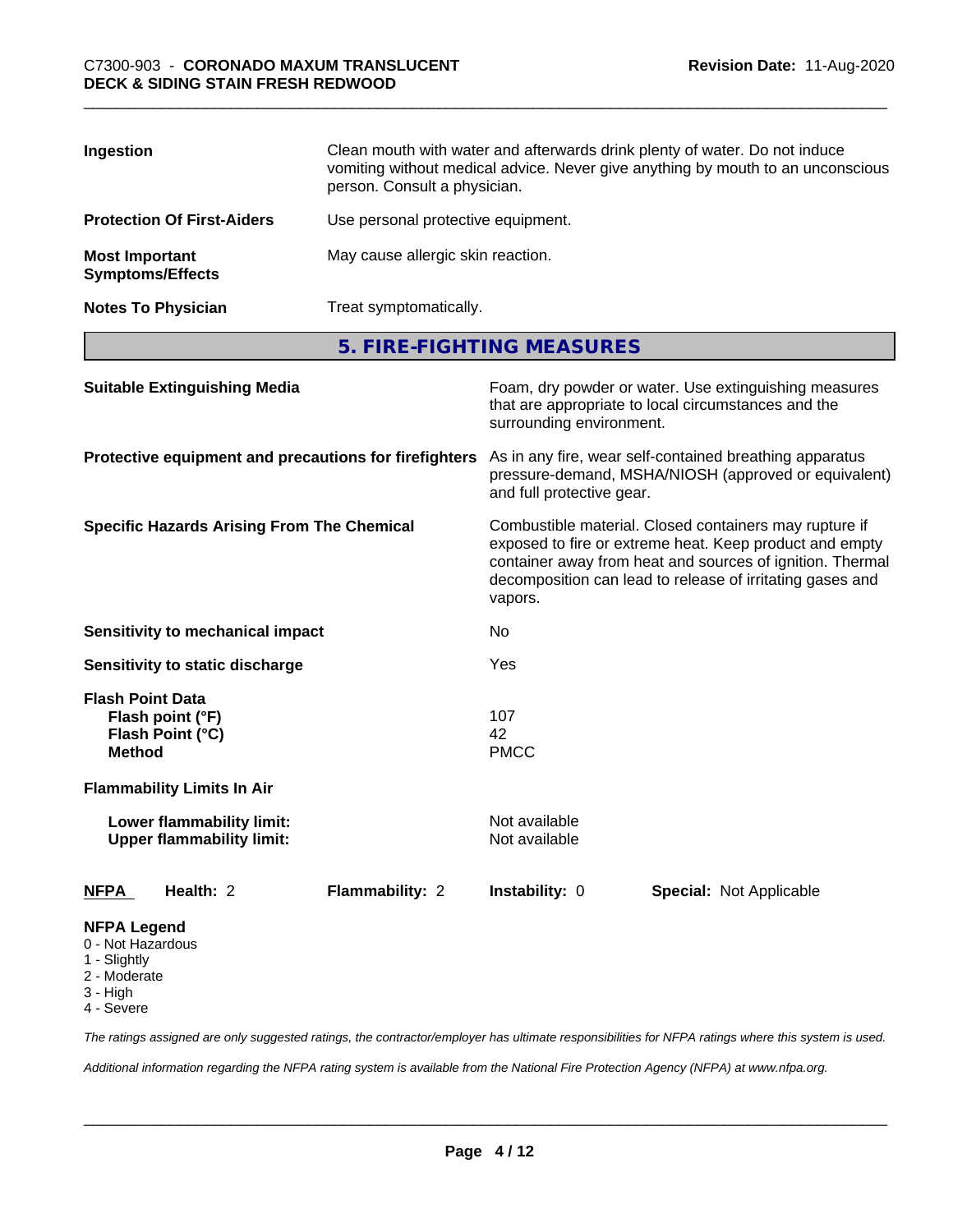|                                  | 6. ACCIDENTAL RELEASE MEASURES                                                                                                                                                                                                                                                                                                                                                                |
|----------------------------------|-----------------------------------------------------------------------------------------------------------------------------------------------------------------------------------------------------------------------------------------------------------------------------------------------------------------------------------------------------------------------------------------------|
| <b>Personal Precautions</b>      | Use personal protective equipment. Remove all sources of ignition.                                                                                                                                                                                                                                                                                                                            |
| <b>Other Information</b>         | Prevent further leakage or spillage if safe to do so. Do not allow material to<br>contaminate ground water system. Prevent product from entering drains. Do not<br>flush into surface water or sanitary sewer system. Local authorities should be<br>advised if significant spillages cannot be contained.                                                                                    |
| <b>Environmental precautions</b> | See Section 12 for additional Ecological Information.                                                                                                                                                                                                                                                                                                                                         |
| <b>Methods for Cleaning Up</b>   | Dam up. Soak up with inert absorbent material. Pick up and transfer to properly<br>labeled containers. Clean contaminated surface thoroughly.                                                                                                                                                                                                                                                 |
|                                  | 7. HANDLING AND STORAGE                                                                                                                                                                                                                                                                                                                                                                       |
| <b>Handling</b>                  | Use only in area provided with appropriate exhaust ventilation. Do not breathe<br>vapors or spray mist. Wear personal protective equipment. Take precautionary<br>measures against static discharges. To avoid ignition of vapors by static electricity<br>discharge, all metal parts of the equipment must be grounded. Keep away from<br>open flames, hot surfaces and sources of ignition. |
| <b>Storage</b>                   | Keep containers tightly closed in a dry, cool and well-ventilated place. Keep away<br>from heat. Keep away from open flames, hot surfaces and sources of ignition.<br>Keep in properly labeled containers. Keep out of the reach of children.                                                                                                                                                 |
|                                  | <b>DANGER</b> - Rags, steel wool or waste soaked with this product may<br>spontaneously catch fire if improperly discarded. Immediately after use, place<br>rags, steel wool or waste in a sealed water-filled metal container.                                                                                                                                                               |
| <b>Incompatible Materials</b>    | Incompatible with strong acids and bases and strong oxidizing agents.                                                                                                                                                                                                                                                                                                                         |

### **8. EXPOSURE CONTROLS / PERSONAL PROTECTION**

#### **Exposure Limits**

| <b>Chemical name</b>     | <b>ACGIH TLV</b>               | <b>OSHA PEL</b>              |
|--------------------------|--------------------------------|------------------------------|
| 4-Chlorobenzotrifluoride | TWA: 2.5 mg/m <sup>3</sup> $F$ | $2.5 \text{ mg/m}^3$ - TWA   |
| Stoddard solvent         | <b>TWA: 100 ppm</b>            | 500 ppm - TWA                |
|                          |                                | 2900 mg/m <sup>3</sup> - TWA |
| Silica amorphous         | N/E                            | 20 mppcf - TWA               |
| Ethyl benzene            | TWA: 20 ppm                    | 100 ppm $-$ TWA              |
|                          |                                | 435 mg/m $3$ - TWA           |

#### **Legend**

ACGIH - American Conference of Governmental Industrial Hygienists Exposure Limits OSHA - Occupational Safety & Health Administration Exposure Limits N/E - Not Established

**Engineering Measures** Ensure adequate ventilation, especially in confined areas.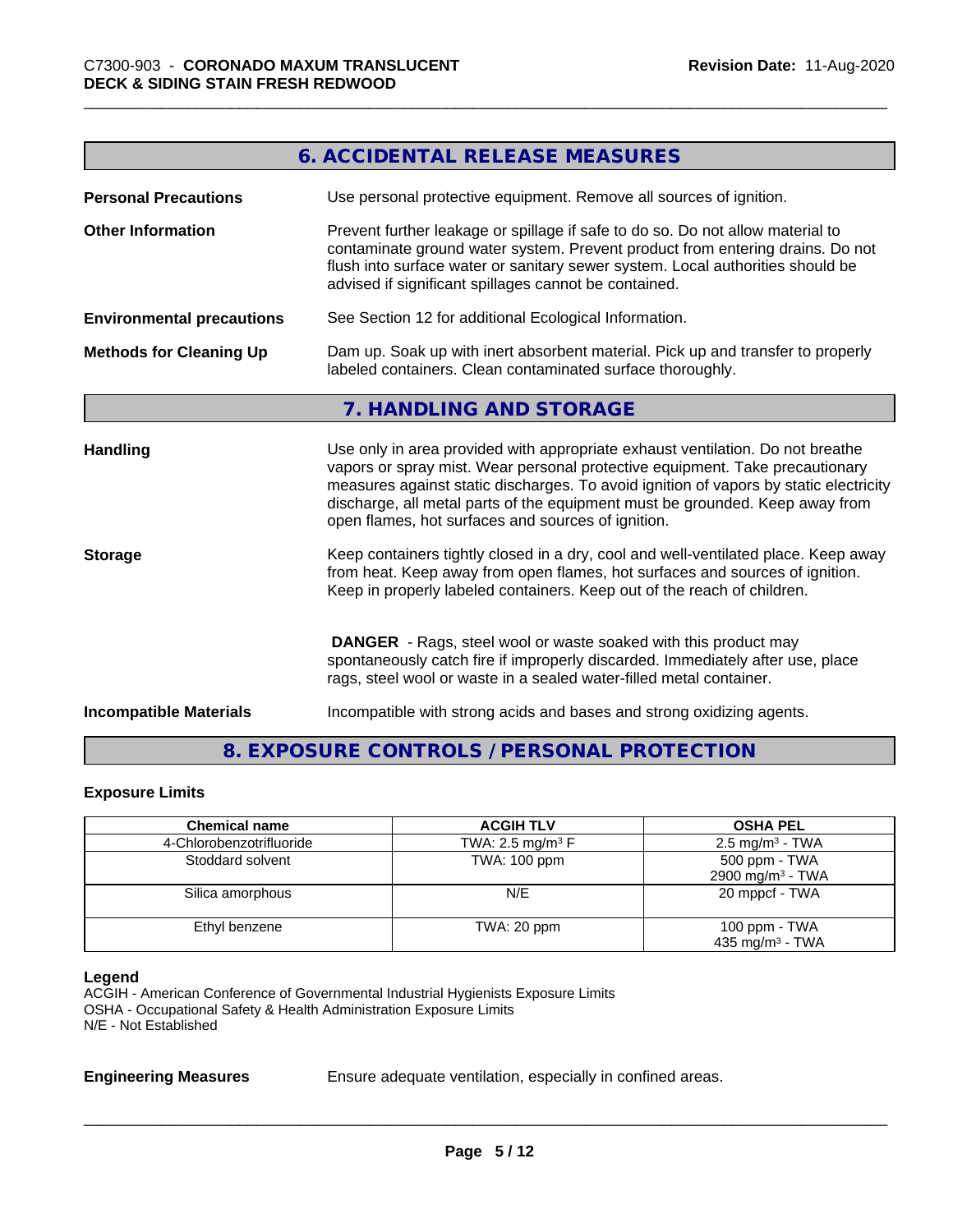#### **Personal Protective Equipment**

| <b>Eye/Face Protection</b>    | Safety glasses with side-shields. If splashes are likely to occur, wear: Tightly fitting<br>safety goggles                                                                                                                                                                                                                                                          |
|-------------------------------|---------------------------------------------------------------------------------------------------------------------------------------------------------------------------------------------------------------------------------------------------------------------------------------------------------------------------------------------------------------------|
| <b>Skin Protection</b>        | Long sleeved clothing. Protective gloves.                                                                                                                                                                                                                                                                                                                           |
| <b>Respiratory Protection</b> | Use only with adequate ventilation. In operations where exposure limits are<br>exceeded, use a NIOSH approved respirator that has been selected by a<br>technically qualified person for the specific work conditions. When spraying the<br>product or applying in confined areas, wear a NIOSH approved respirator<br>specified for paint spray or organic vapors. |
| <b>Hygiene Measures</b>       | Avoid contact with skin, eyes and clothing. Remove and wash contaminated<br>clothing before re-use. Wash thoroughly after handling. When using do not eat,<br>drink or smoke.                                                                                                                                                                                       |

#### **9. PHYSICAL AND CHEMICAL PROPERTIES**

**Appearance** liquid **Odor** solvent **Odor Threshold No information available No information available Density (Ibs/gal)** 9.15 - 9.25 **Specific Gravity** 1.10 - 1.12 **pH** No information available **Viscosity (cps)** No information available Notice 1 **Solubility(ies)**<br> **Solubility**<br> **Water solubility**<br> **Water solubility Evaporation Rate No information available No information available Vapor pressure** No information available **Vapor density No information available No information available Wt. % Solids** 55 - 65 **Vol. % Solids** 50 - 60 **Wt. % Volatiles** 35 - 45 **Vol. % Volatiles** 40 - 50 **VOC Regulatory Limit (g/L)** <250 **Boiling Point (°F)** 279 **Boiling Point (°C)** 137 **Freezing point (°F)** No information available **Freezing Point (°C)** The state of the Mondo No information available **Flash point (°F)** 107 **Flash Point (°C)** 42 **Method** PMCC **Flammability (solid, gas)** Not applicable **Upper flammability limit:** No information available **Lower flammability limit:**<br> **Autoignition Temperature (°F)** No information available **Autoignition Temperature (°F)**<br> **Autoignition Temperature (°C)** 
<br> **Autoignition Temperature (°C)** 
<br> **Autoignition Temperature (°C) Autoignition Temperature (°C) Decomposition Temperature (°F)** No information available **Decomposition Temperature (°C)** No information available **Partition coefficient Community Contract Contract Contract Contract Contract Contract Contract Contract Contract Contract Contract Contract Contract Contract Contract Contract Contract Contract Contract Contract Contr** 

**No information available** 

#### **10. STABILITY AND REACTIVITY**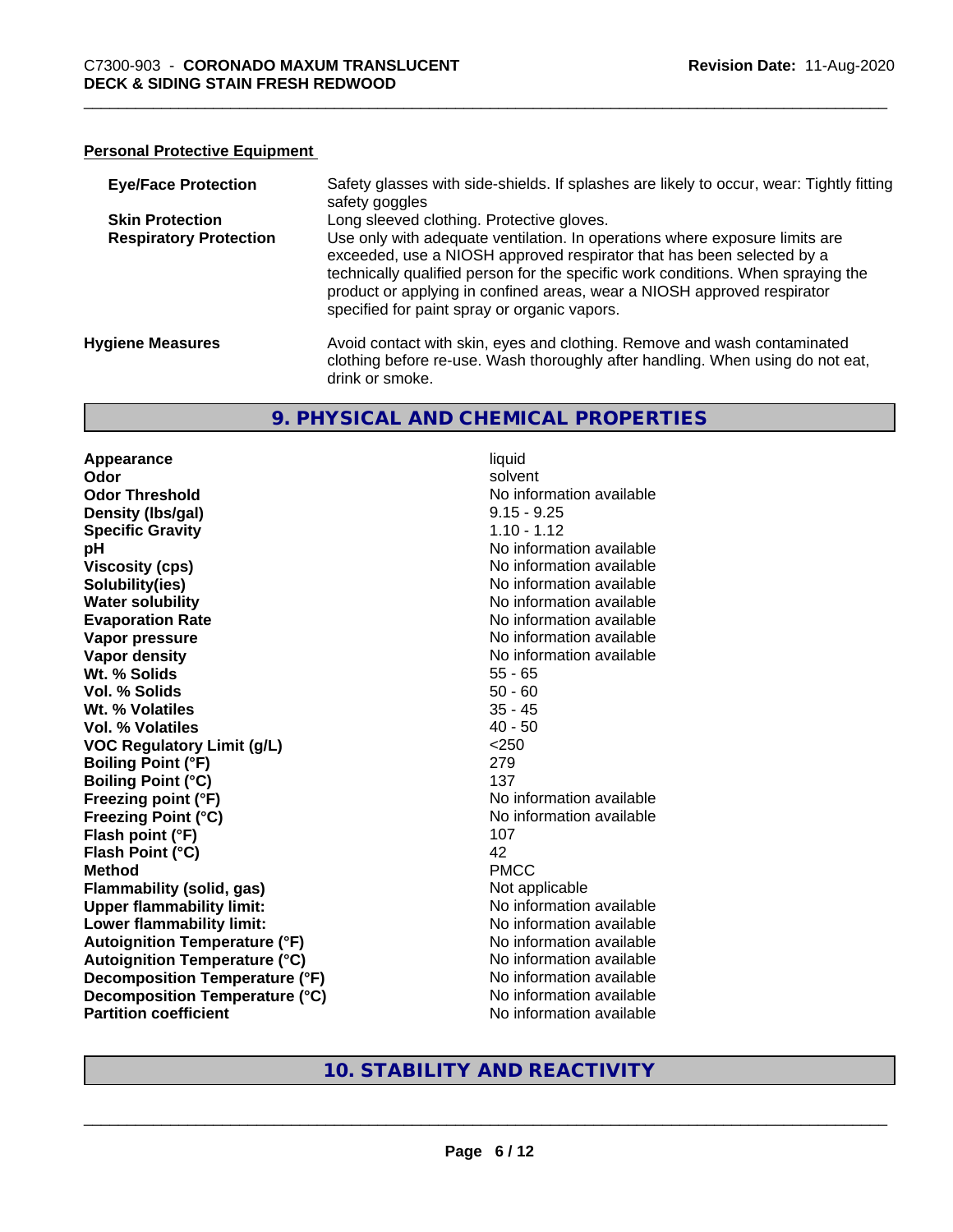| <b>Reactivity</b>                       | Not Applicable                                                                           |  |
|-----------------------------------------|------------------------------------------------------------------------------------------|--|
| <b>Chemical Stability</b>               | Stable under normal conditions. Hazardous polymerisation<br>does not occur.              |  |
| <b>Conditions to avoid</b>              | Keep away from open flames, hot surfaces, static<br>electricity and sources of ignition. |  |
| <b>Incompatible Materials</b>           | Incompatible with strong acids and bases and strong<br>oxidizing agents.                 |  |
| <b>Hazardous Decomposition Products</b> | Thermal decomposition can lead to release of irritating<br>gases and vapors.             |  |
| Possibility of hazardous reactions      | None under normal conditions of use.                                                     |  |
| 11. TOXICOLOGICAL INFORMATION           |                                                                                          |  |
|                                         |                                                                                          |  |

| <b>Product Information</b>                                  |                                                                                                                                                                                                                                      |
|-------------------------------------------------------------|--------------------------------------------------------------------------------------------------------------------------------------------------------------------------------------------------------------------------------------|
| Information on likely routes of exposure                    |                                                                                                                                                                                                                                      |
| <b>Principal Routes of Exposure</b>                         | Eye contact, skin contact and inhalation.                                                                                                                                                                                            |
| <b>Acute Toxicity</b>                                       |                                                                                                                                                                                                                                      |
| <b>Product Information</b>                                  | Repeated or prolonged exposure to organic solvents may lead to permanent brain<br>and nervous system damage. Intentional misuse by deliberately concentrating and<br>inhaling vapors may be harmful or fatal.                        |
|                                                             | Symptoms related to the physical, chemical and toxicological characteristics                                                                                                                                                         |
| <b>Symptoms</b>                                             | No information available.                                                                                                                                                                                                            |
|                                                             | Delayed and immediate effects as well as chronic effects from short and long-term exposure                                                                                                                                           |
| Eye contact<br><b>Skin contact</b>                          | Contact with eyes may cause irritation.<br>May cause skin irritation and/or dermatitis. Prolonged skin contact may defat the<br>skin and produce dermatitis.                                                                         |
| Ingestion                                                   | Ingestion may cause irritation to mucous membranes. Small amounts of this<br>product aspirated into the respiratory system during ingestion or vomiting may<br>cause mild to severe pulmonary injury, possibly progressing to death. |
| <b>Inhalation</b>                                           | High vapor / aerosol concentrations are irritating to the eyes, nose, throat and<br>lungs and may cause headaches, dizziness, drowsiness, unconsciousness, and<br>other central nervous system effects.                              |
| <b>Sensitization</b>                                        | May cause an allergic skin reaction.                                                                                                                                                                                                 |
| <b>Neurological Effects</b>                                 | No information available.                                                                                                                                                                                                            |
| <b>Mutagenic Effects</b>                                    | Suspected of causing genetic defects.                                                                                                                                                                                                |
| <b>Reproductive Effects</b>                                 | May damage fertility or the unborn child.<br>No information available.                                                                                                                                                               |
| <b>Developmental Effects</b><br><b>Target organ effects</b> | No information available.                                                                                                                                                                                                            |
| <b>STOT - repeated exposure</b>                             | No information available.                                                                                                                                                                                                            |
| <b>STOT - single exposure</b>                               | No information available.                                                                                                                                                                                                            |
|                                                             |                                                                                                                                                                                                                                      |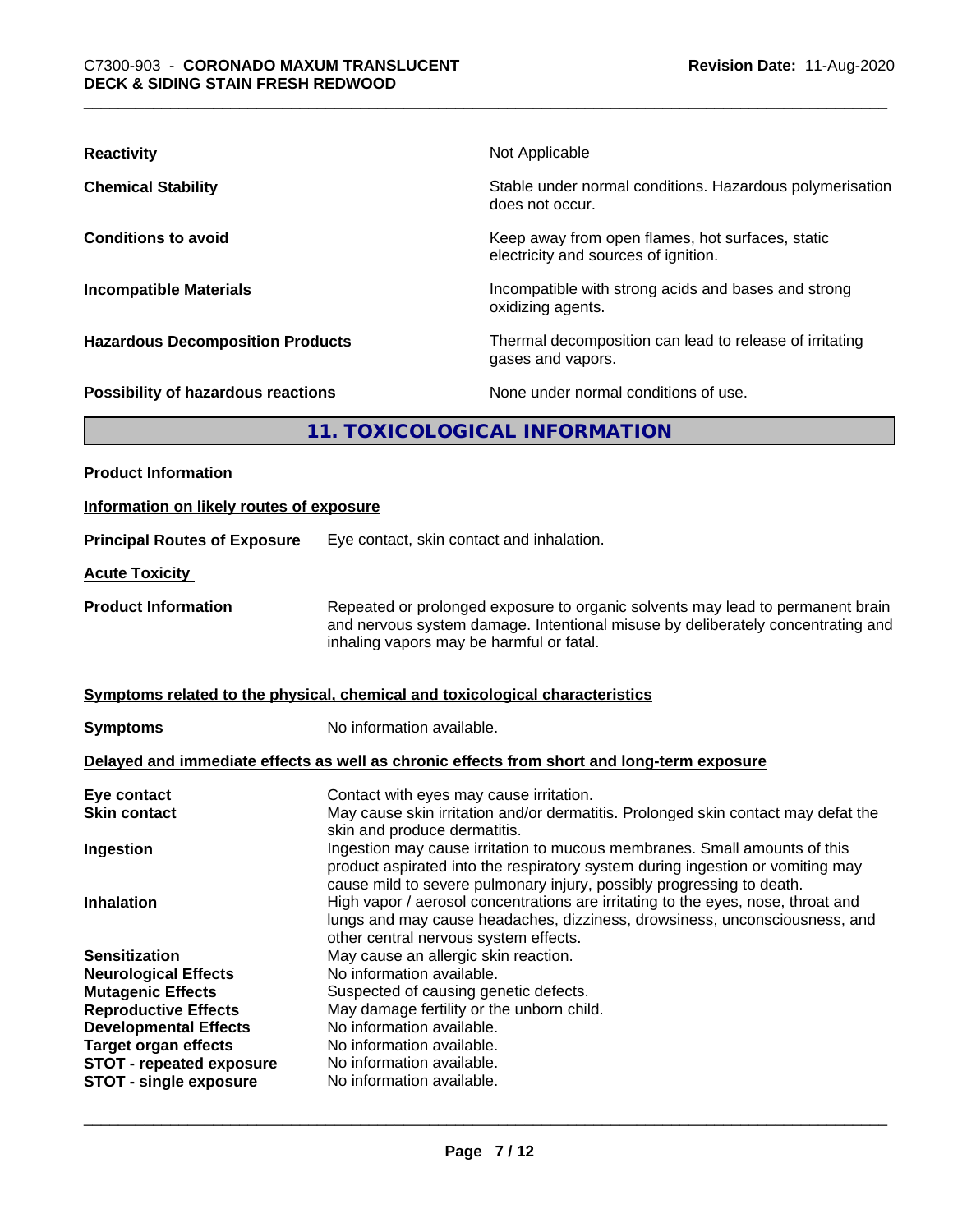| Other adverse effects    | No information available.                                                         |
|--------------------------|-----------------------------------------------------------------------------------|
| <b>Aspiration Hazard</b> | May be harmful if swallowed and enters airways. Small amounts of this product     |
|                          | aspirated into the respiratory system during ingestion or vomiting may cause mild |
|                          | to severe pulmonary injury, possibly progressing to death.                        |

#### **Numerical measures of toxicity**

**The following values are calculated based on chapter 3.1 of the GHS document**

| <b>ATEmix (oral)</b>   | 22059 mg/kg |
|------------------------|-------------|
| <b>ATEmix (dermal)</b> | 5219 mg/kg  |

#### **Component Information**

| Chemical name                                                       | Oral LD50            | Dermal LD50                | <b>Inhalation LC50</b>  |
|---------------------------------------------------------------------|----------------------|----------------------------|-------------------------|
| 4-Chlorobenzotrifluoride<br>98-56-6                                 | $= 13$ g/kg (Rat)    | > 2 mL/kg (Rabbit)         | $= 33$ mg/L (Rat) 4 h   |
| Distillates, petroleum, hydrotreated<br>light<br>64742-47-8         | $>$ 5000 mg/kg (Rat) | $>$ 2000 mg/kg (Rabbit)    | $> 5.2$ mg/L (Rat) 4 h  |
| Silica amorphous<br>7631-86-9                                       | $= 7900$ mg/kg (Rat) | $>$ 2000 mg/kg (Rabbit)    | $> 2.2$ mg/L (Rat) 1 h  |
| Carbamic acid,<br>1H-benzimidazol-2-yl-, methyl ester<br>10605-21-7 | $> 5050$ mg/kg (Rat) | $> 10000$ mg/kg (Rabbit)   |                         |
| Ethyl benzene<br>$100 - 41 - 4$                                     | $=$ 3500 mg/kg (Rat) | $= 15400$ mg/kg (Rabbit)   | $= 17.4$ mg/L (Rat) 4 h |
| Cobalt bis(2-ethylhexanoate)<br>136-52-7                            |                      | $>$ 5000 mg/kg (Rabbit)    | $> 10$ mg/L (Rat) 1 h   |
| Methyl ethyl ketoxime<br>$96 - 29 - 7$                              | $= 930$ mg/kg (Rat)  | 1000 - 1800 mg/kg (Rabbit) | $> 4.83$ mg/L (Rat) 4 h |

#### **Chronic Toxicity**

#### **Carcinogenicity**

*The information below indicateswhether each agency has listed any ingredient as a carcinogen:.*

| <b>Chemical name</b>         | <b>IARC</b>         | <b>NTP</b>        | <b>OSHA</b> |  |
|------------------------------|---------------------|-------------------|-------------|--|
|                              | 2B - Possible Human |                   | Listed      |  |
| l Ethvl benzene              | Carcinogen          |                   |             |  |
|                              | 2B - Possible Human | Reasonably        | Listed      |  |
| Cobalt bis(2-ethylhexanoate) | Carcinogen          | Anticipated Human |             |  |
|                              |                     | Carcinogen        |             |  |

• Cobalt and cobalt compounds are listed as possible human carcinogens by IARC (2B). However, there is inadequate evidence of the carcinogenicity of cobalt and cobalt compounds in humans.

#### **Legend**

IARC - International Agency for Research on Cancer NTP - National Toxicity Program OSHA - Occupational Safety & Health Administration

#### **12. ECOLOGICAL INFORMATION**

### **Ecotoxicity Effects**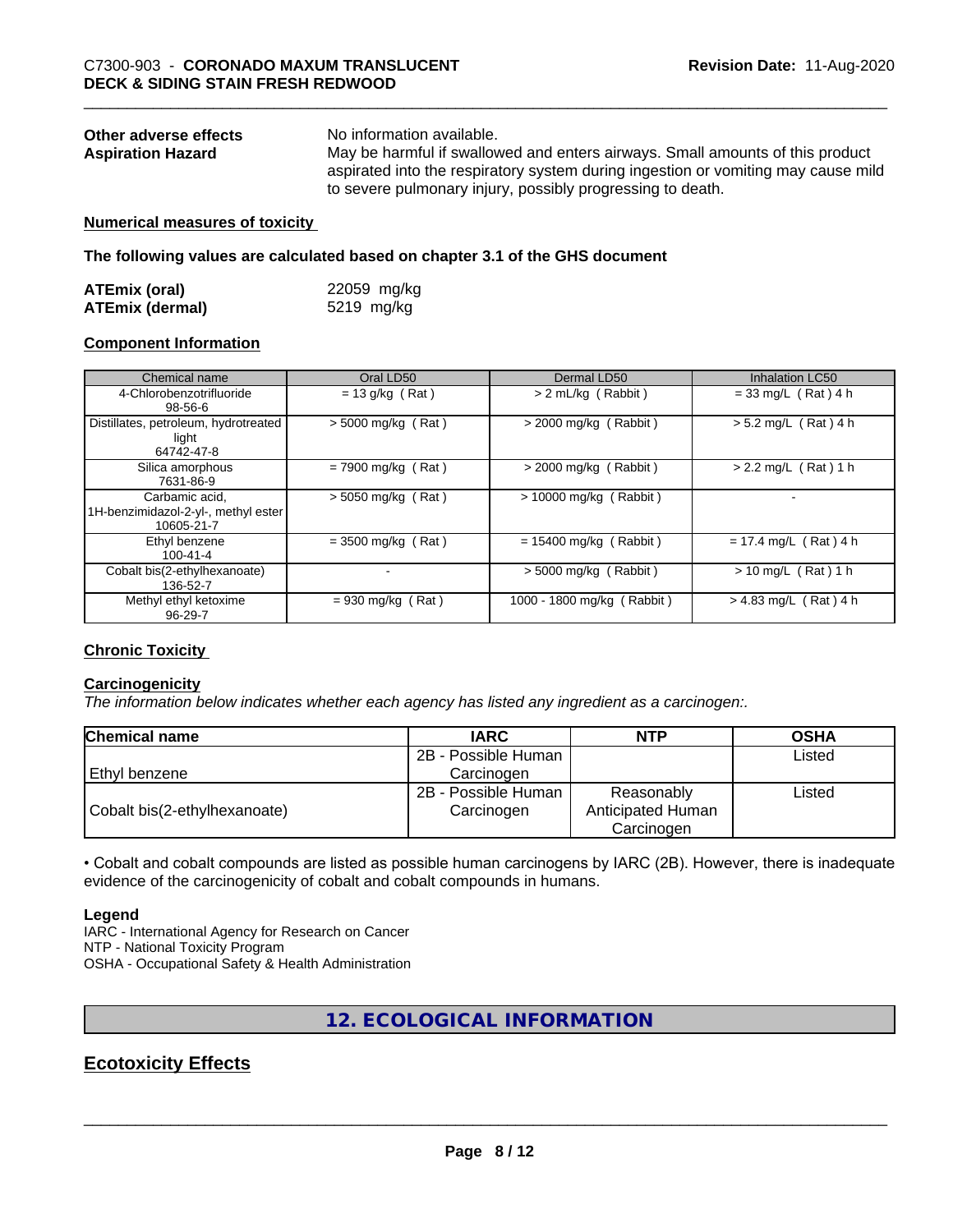The environmental impact of this product has not been fully investigated.

#### **Product Information**

#### **Acute Toxicity to Fish**

No information available

#### **Acute Toxicity to Aquatic Invertebrates**

No information available

#### **Acute Toxicity to Aquatic Plants**

No information available

#### **Persistence / Degradability**

No information available.

#### **Bioaccumulation**

There is no data for this product.

#### **Mobility in Environmental Media**

No information available.

#### **Ozone**

No information available

#### **Component Information**

#### **Acute Toxicity to Fish**

#### Carbamic acid, 1H-benzimidazol-2-yl-, methyl ester LC50: 1.5 mg/L (Rainbow Trout - 96 hr.) Ethyl benzene LC50: 12.1 mg/L (Fathead Minnow - 96 hr.) Methyl ethyl ketoxime LC50: 48 mg/L (Bluegill sunfish - 96 hr.)

#### **Acute Toxicity to Aquatic Invertebrates**

Carbamic acid, 1H-benzimidazol-2-yl-, methyl ester LC50: 0.22 mg/L (water flea - 48 hr.) Ethyl benzene EC50: 1.8 mg/L (Daphnia magna - 48 hr.) Methyl ethyl ketoxime EC50: 750 mg/L (Daphnia magna - 48 hr.)

#### **Acute Toxicity to Aquatic Plants**

Ethyl benzene EC50: 4.6 mg/L (Green algae (Scenedesmus subspicatus), 72 hrs.)

#### **13. DISPOSAL CONSIDERATIONS**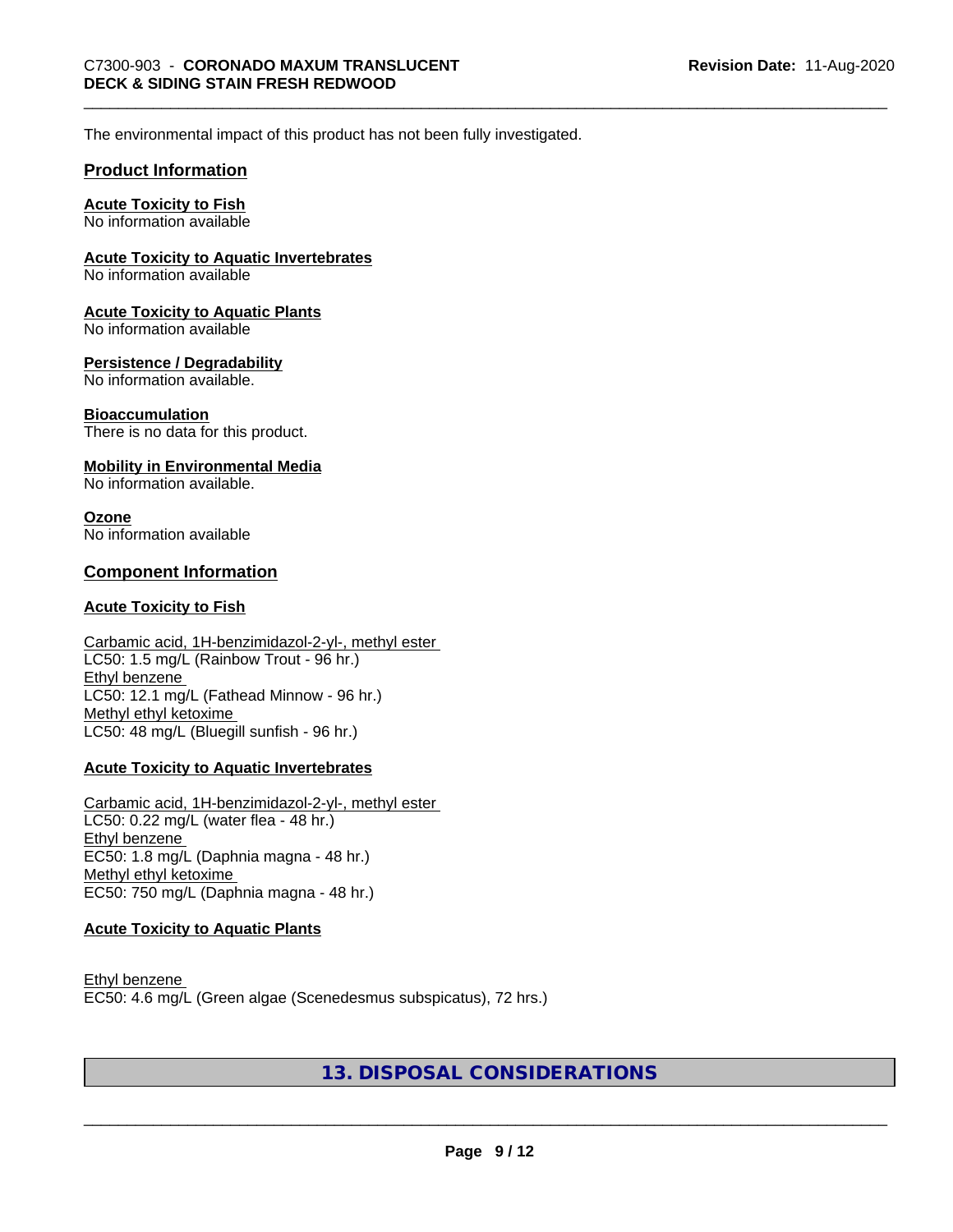| <b>Waste Disposal Method</b>   | Dispose of in accordance with federal, state, and local regulations. Local<br>requirements may vary, consult your sanitation department or state-designated<br>environmental protection agency for more disposal options. |
|--------------------------------|---------------------------------------------------------------------------------------------------------------------------------------------------------------------------------------------------------------------------|
| <b>Empty Container Warning</b> | Emptied containers may retain product residue. Follow label warnings even after<br>container is emptied. Residual vapors may explode on ignition.                                                                         |

**14. TRANSPORT INFORMATION**

|--|

| <b>PAINT</b>          |
|-----------------------|
|                       |
| UN1263                |
| Ш                     |
| UN1263, PAINT, 3, III |
|                       |

In the US this material may be reclassified as a Combustible Liquid and is not regulated in containers of less than 119 gallons (450 liters) via surface transportation (refer to 49CFR173.120(b)(2) for further information).

| <b>ICAO / IATA</b> | Contact the preparer for further information. |
|--------------------|-----------------------------------------------|
| IMDG / IMO         | Contact the preparer for further information. |

#### **15. REGULATORY INFORMATION**

#### **International Inventories**

| <b>TSCA: United States</b> | Yes - All components are listed or exempt. |
|----------------------------|--------------------------------------------|
| <b>DSL: Canada</b>         | Yes - All components are listed or exempt. |

#### **Federal Regulations**

#### **SARA 311/312 hazardous categorization**

| Yes |
|-----|
| Yes |
| Yes |
| Nο  |
| N٥  |
|     |

#### **SARA 313**

Section 313 of Title III of the Superfund Amendments and Reauthorization Act of 1986 (SARA). This product contains a chemical or chemicals which are subject to the reporting requirements of the Act and Title 40 of the Code of Federal Regulations, Part 372:

| Chemical name       | CAS No.        | Weight-%    | <b>CERCLA/SARA 313</b><br>(de minimis concentration) |
|---------------------|----------------|-------------|------------------------------------------------------|
| Zinc borate hydrate | 138265-88-0    | 1 - 5       |                                                      |
| Ethyl benzene       | $100 - 41 - 4$ | $0.1 - 0.5$ |                                                      |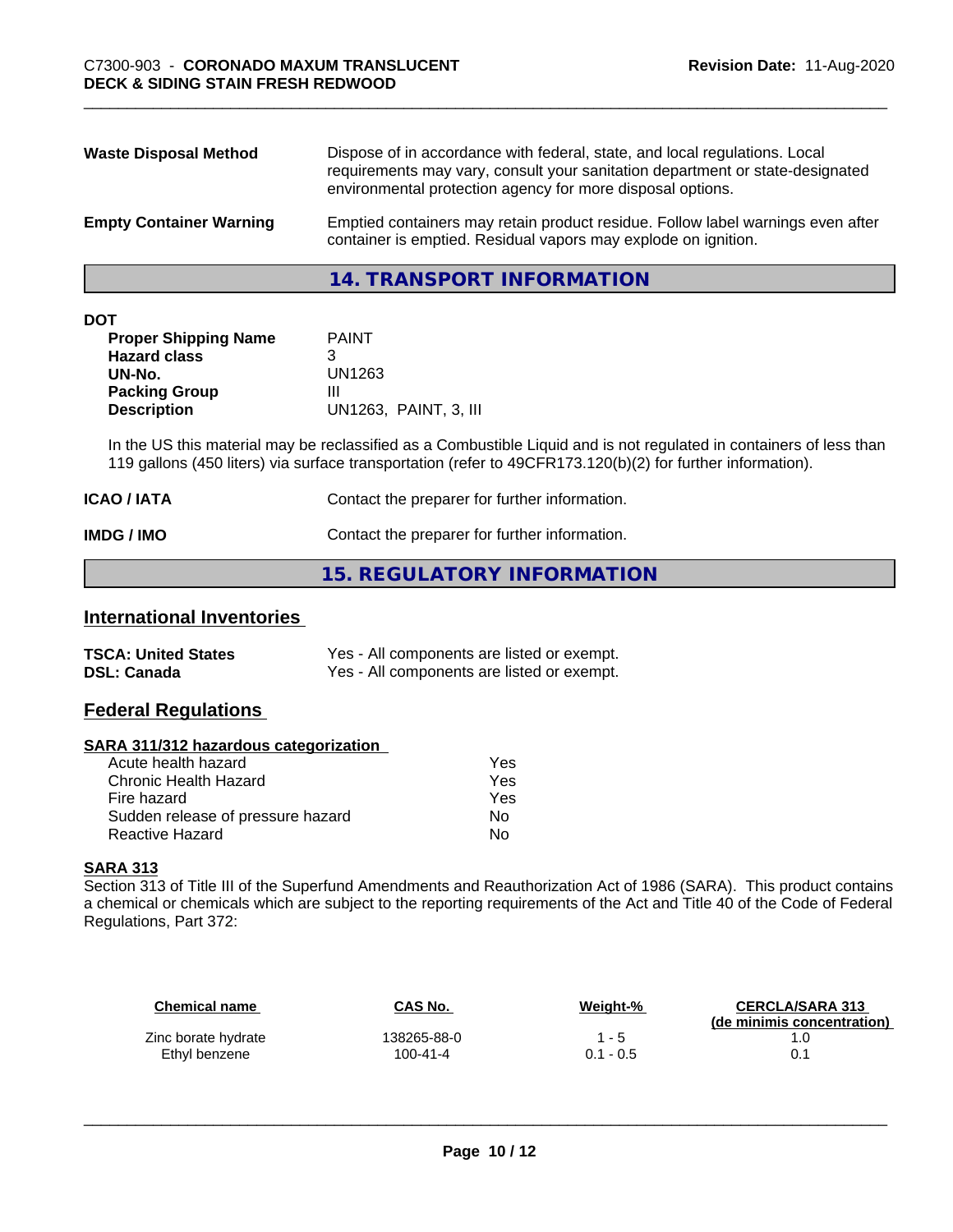#### **Clean Air Act,Section 112 Hazardous Air Pollutants (HAPs) (see 40 CFR 61)**

This product contains the following HAPs:

| Chemical name                | CAS No.  | Weight-%    | <b>Hazardous Air Pollutant</b><br>(HAP) |
|------------------------------|----------|-------------|-----------------------------------------|
| Ethyl benzene                | 100-41-4 | $0.1 - 0.5$ | ∟isted                                  |
| Cobalt bis(2-ethylhexanoate) | 136-52-7 | $0.1 - 0.5$ | Listed                                  |

#### **US State Regulations**

#### **California Proposition 65**

**A** WARNING: Cancer and Reproductive Harm– www.P65warnings.ca.gov

#### **State Right-to-Know**

| <b>Chemical name</b>                  | <b>Massachusetts</b> | <b>New Jersey</b> | Pennsylvania |
|---------------------------------------|----------------------|-------------------|--------------|
| 4-Chlorobenzotrifluoride              |                      |                   |              |
| Linseed oil                           |                      |                   |              |
| Stoddard solvent                      |                      |                   |              |
| Silica amorphous                      |                      |                   |              |
| Zinc borate hydrate                   |                      |                   |              |
| Carbamic acid, 1H-benzimidazol-2-yl-, |                      |                   |              |
| methyl ester                          |                      |                   |              |
| Cobalt bis(2-ethylhexanoate)          |                      |                   |              |

#### **Legend**

X - Listed

#### **16. OTHER INFORMATION**

**HMIS** - **Health:** 2\* **Flammability:** 2 **Reactivity:** 0 **PPE:** -

#### **HMIS Legend**

- 0 Minimal Hazard
- 1 Slight Hazard
- 2 Moderate Hazard
- 3 Serious Hazard
- 4 Severe Hazard
- \* Chronic Hazard

X - Consult your supervisor or S.O.P. for "Special" handling instructions.

*Note: The PPE rating has intentionally been left blank. Choose appropriate PPE that will protect employees from the hazards the material will present under the actual normal conditions of use.*

*Caution: HMISÒ ratings are based on a 0-4 rating scale, with 0 representing minimal hazards or risks, and 4 representing significant hazards or risks. Although HMISÒ ratings are not required on MSDSs under 29 CFR 1910.1200, the preparer, has chosen to provide them. HMISÒ ratings are to be used only in conjunction with a fully implemented HMISÒ program by workers who have received appropriate HMISÒ training. HMISÒ is a registered trade and service mark of the NPCA. HMISÒ materials may be purchased exclusively from J. J. Keller (800) 327-6868.*

 **WARNING!** If you scrape, sand, or remove old paint, you may release lead dust. LEAD IS TOXIC. EXPOSURE TO LEAD DUST CAN CAUSE SERIOUS ILLNESS, SUCH AS BRAIN DAMAGE, ESPECIALLY IN CHILDREN.